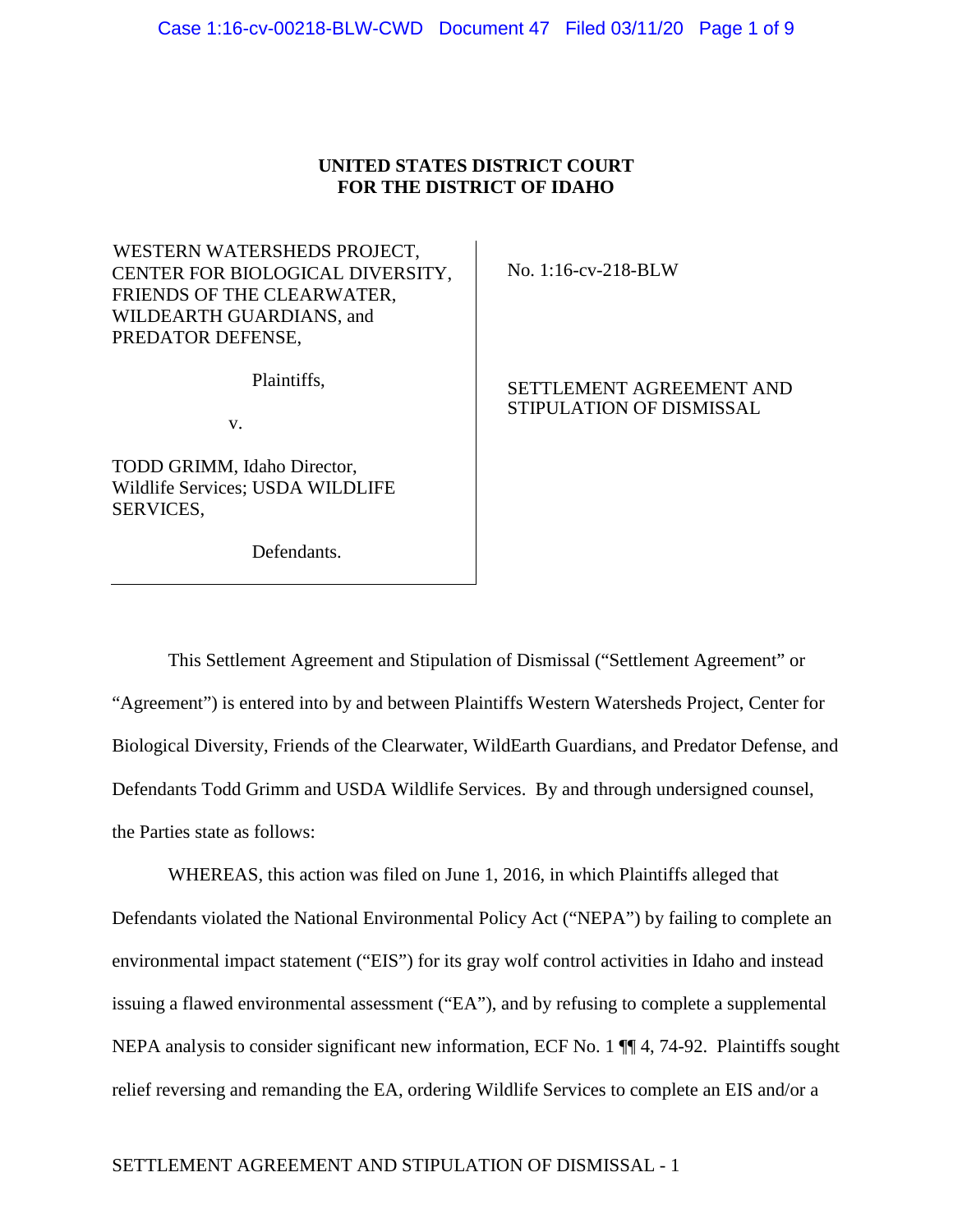### Case 1:16-cv-00218-BLW-CWD Document 47 Filed 03/11/20 Page 2 of 9

supplemental NEPA analysis, and ordering a halt to gray wolf control and killing activities in Idaho until Wildlife Services has prepared a valid NEPA analysis, *id.* ¶¶ 5, A-G;

WHEREAS, Defendants dispute Plaintiffs' allegations and deny that Plaintiffs are entitled to the requested relief, ECF No. 9;

WHEREAS, the Parties briefed cross motions for summary judgment, and on January 4, 2018, the District Court denied Plaintiffs' motion, granted Defendants' cross motion and dismissed the case on the basis that Plaintiffs did not have standing to bring the case, ECF Nos. 30 & 31;

WHEREAS, Plaintiffs appealed the District Court's order and judgment to the Ninth Circuit on January 30, 2018, ECF No. 32;

WHEREAS, on March 4, 2019, the U.S. Department of Agriculture Animal and Plant Health Inspection Service issued a notice in the Federal Register of its intent to include gray wolves in a new EIS that would cover predator damage management activities in Idaho, 84 Fed. Reg. 7,326 (March 4, 2019);

WHEREAS, on April 23, 2019, the Ninth Circuit Court of Appeals held that Plaintiffs did have standing, reversed the District Court, and remanded the case for further proceedings, ECF No. 36;

WHEREAS, the Parties entered into settlement negotiations to attempt to achieve a resolution that would avoid further litigation of this case;

WHEREAS, the Parties, through their authorized representatives, have reached an agreement that they consider to be a fair and adequate resolution of the disputes set forth in Plaintiffs' Complaint, including Plaintiffs' claims for attorneys' fees and costs:

NOW, THEREFORE, it is stipulated by and between the parties as follows: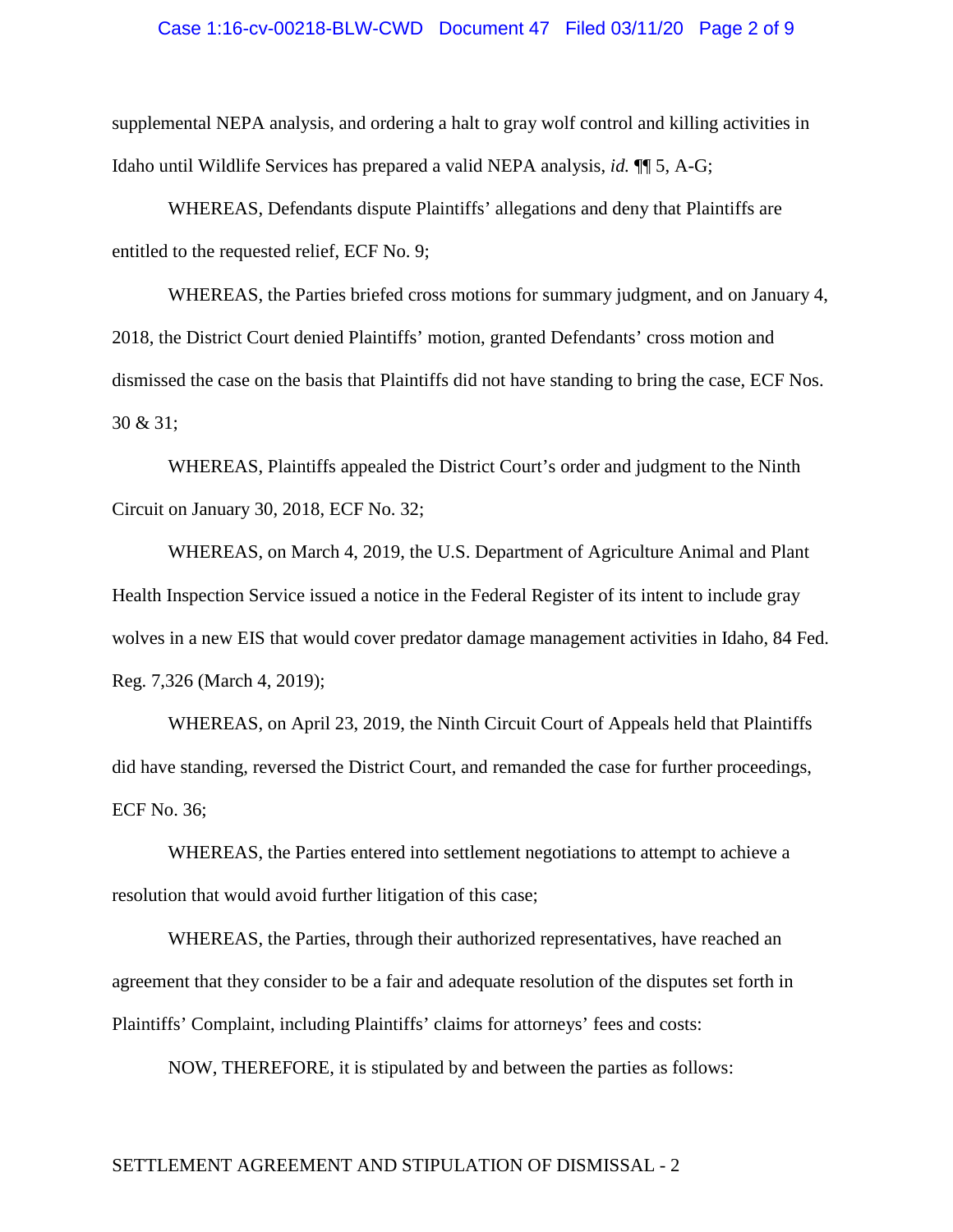### Case 1:16-cv-00218-BLW-CWD Document 47 Filed 03/11/20 Page 3 of 9

1. Until Wildlife Services completes an EIS for its predator damage management

activities in Idaho that includes its gray wolf damage management activities, Wildlife Services

agrees to the following terms:

A. Wildlife Services will not use lethal methods to target gray wolves on any

of the following public lands in Idaho:

- Federally-designated Wilderness areas (Boulder-White Cloud Complex, Big Jacks Creek, Little Jacks Creek, Bruneau-Jarbidge Rivers, Craters of the Moon, Frank Church-River of no Return, Gospel-Hump, Hells Canyon, North Fork Owyhee, Owyhee River, Pole Creek, Sawtooth, and Selway-Bitterroot Wildernesses);
- the Sawtooth National Recreation Area;
- the Hells Canyon National Recreation Area; and
- the Sawtooth Valley (portion within the Sawtooth National Recreation Area and 10 miles beyond the intersection of Highway 21 and Highway 75 in Stanley) and the Wood River Valley (5 miles east and west of Highway 75 at Bellevue (along the line of the Muldoon Canyon Road) and north to the Sawtooth National Recreation Area) as depicted in the map attached as Exhibit 1.
- B. Wildlife Services will not use game cameras or other surveillance

technologies to locate or otherwise target gray wolves in Wilderness areas in Idaho.

C. Wildlife Services will not use lethal methods to target gray wolves on

private lands in Idaho unless those methods respond to a witnessed or documented,

confirmed livestock depredation or a gray wolf attack. Wildlife Services will document

all prior uses of non-lethal methods employed when lethal controls are implemented in its

record-keeping system for operational activities.

D. Wildlife Services will annually provide Plaintiffs with all gray wolf

depredation investigation reports from the previous year by July 31, and will provide Plaintiffs with a copy of the state fiscal year ending (July 1 to June 30) summary report on gray wolf depredation investigations and control actions that it prepares for the Wolf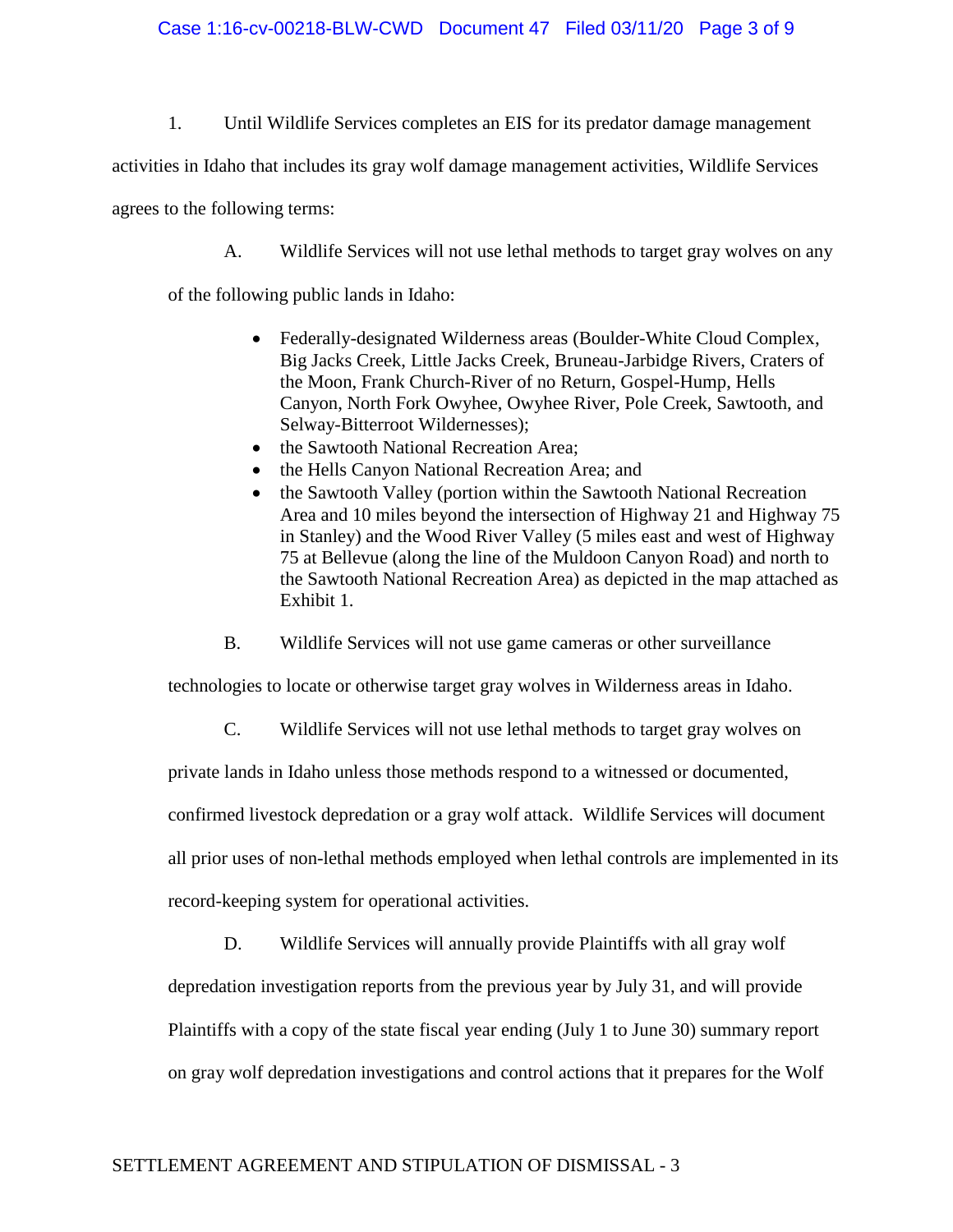Depredation Control Board each year.

E. Wildlife Services will not kill gray wolves for ungulate protection in Idaho.

F. Wildlife Services will not use snares to target gray wolves in Idaho on public lands. Wildlife Services will only use foothold traps with offset jaws, pan-tension devices set to a minimum of eight pounds of resistance, and swivels.

G. All traps Wildlife Services sets for gray wolves in Idaho will be checked within 72 hours.

H. Wildlife Services will not use M-44s in Idaho.

I. Wildlife Services will continue to comply with the 2016 Biological Opinion (BiOp) issued to Wildlife Services from the U.S. Fish and Wildlife Service (FWS) until such document is superseded. On August 28, 2019, FWS issued a letter determining that the 2016 BiOp is valid indefinitely as long as reinitiation of formal consultation is not triggered. The August 28 letter from FWS also states that the agencies will review incidents involving take of grizzly bear or Canada lynx within a year of any such incident. Per the Term of Action included in the 2016 BiOp, the agencies will meet every 5 years (first meeting to occur in 2021), to update biological information and ensure that conservation measures are being implemented and are effective. "Occupied habitat" for Canada lynx and grizzly bears, as that phrase is used in the 2016 BiOp, is equivalent to the FWS' current range for those species as depicted in the attached September 4, 2019 Section 7 Booklet (Exhibit 2), until such document is superseded.

2. Subject to Paragraph 3 below, the parties agree to settle Plaintiffs' claim to attorney's fees and costs in this litigation for a total payment of \$154,242.05, pursuant to the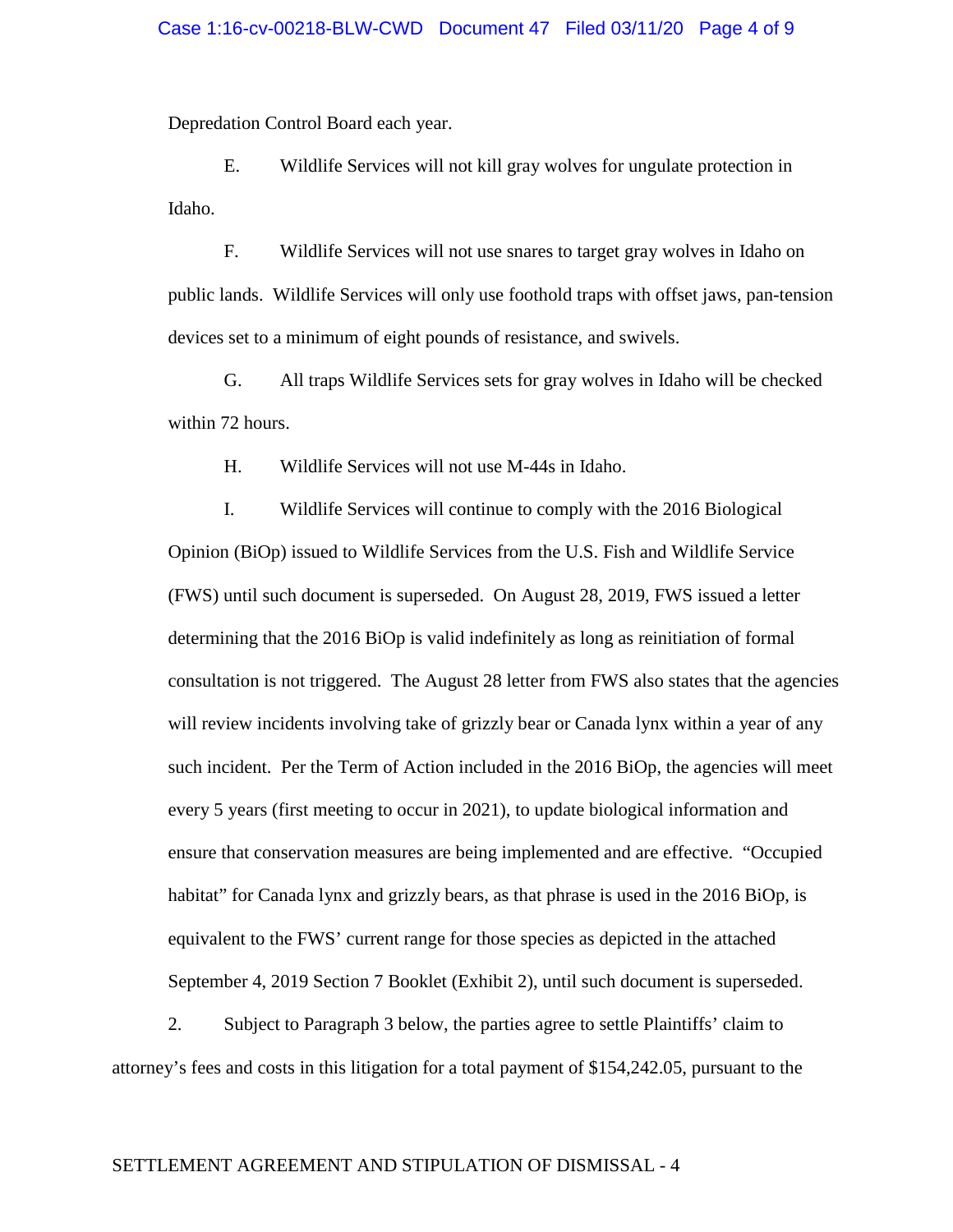### Case 1:16-cv-00218-BLW-CWD Document 47 Filed 03/11/20 Page 5 of 9

Equal Access to Justice Act, 5 U.S.C. § 2412 *et seq.* or any other statute, in full and complete satisfaction of any and all claims, demands, rights, and causes of action Plaintiffs may have for the recovery of attorney's fees or litigation costs in this matter.

3. Defendants' payment, as identified in Paragraph 2 above, shall be accomplished by electronic funds transfer to Advocates for the West's IOLTA account on behalf of Plaintiffs. Counsel for Plaintiffs will provide counsel for Defendants the appropriate account number and other information needed to facilitate payment. Defendants shall submit the necessary paperwork for the payment within thirty (30) days after issuance of the Order described in paragraph 7 below and Plaintiffs provide the information necessary to facilitate payment.

4. Advocates for the West acknowledges that it is receiving payment on behalf of Plaintiffs and that Advocates for the West will distribute the appropriate settlement proceeds to Plaintiffs. Plaintiffs agree to this procedure. Counsel for Plaintiffs shall confirm payment within ten (10) days of receipt. Plaintiffs also acknowledge that under 31 U.S.C. §§ 3711, 3716, 26 U.S.C. § 6402(d), 31 C.F.R. §§ 285.5, 901.3, and other authorities, the United States will offset against the award of attorneys' fees and costs Plaintiffs' delinquent debts to the United States, if any. *See Astrue v. Ratliff*, 560 U.S. 586 (2010).

5. Plaintiffs and their attorneys agree to hold harmless Defendants in any litigation, further suit, or claim arising from the payment of the agreed upon \$154,242.05 settlement amount.

6. The Settlement Agreement will remain in effect until Wildlife Services issues a final EIS for predator damage management activities in Idaho that includes gray wolves.

7. The Parties stipulate and agree, and hereby request, that the Court enter an order approving this Settlement Agreement, retaining jurisdiction to enforce the Agreement, and

# SETTLEMENT AGREEMENT AND STIPULATION OF DISMISSAL - 5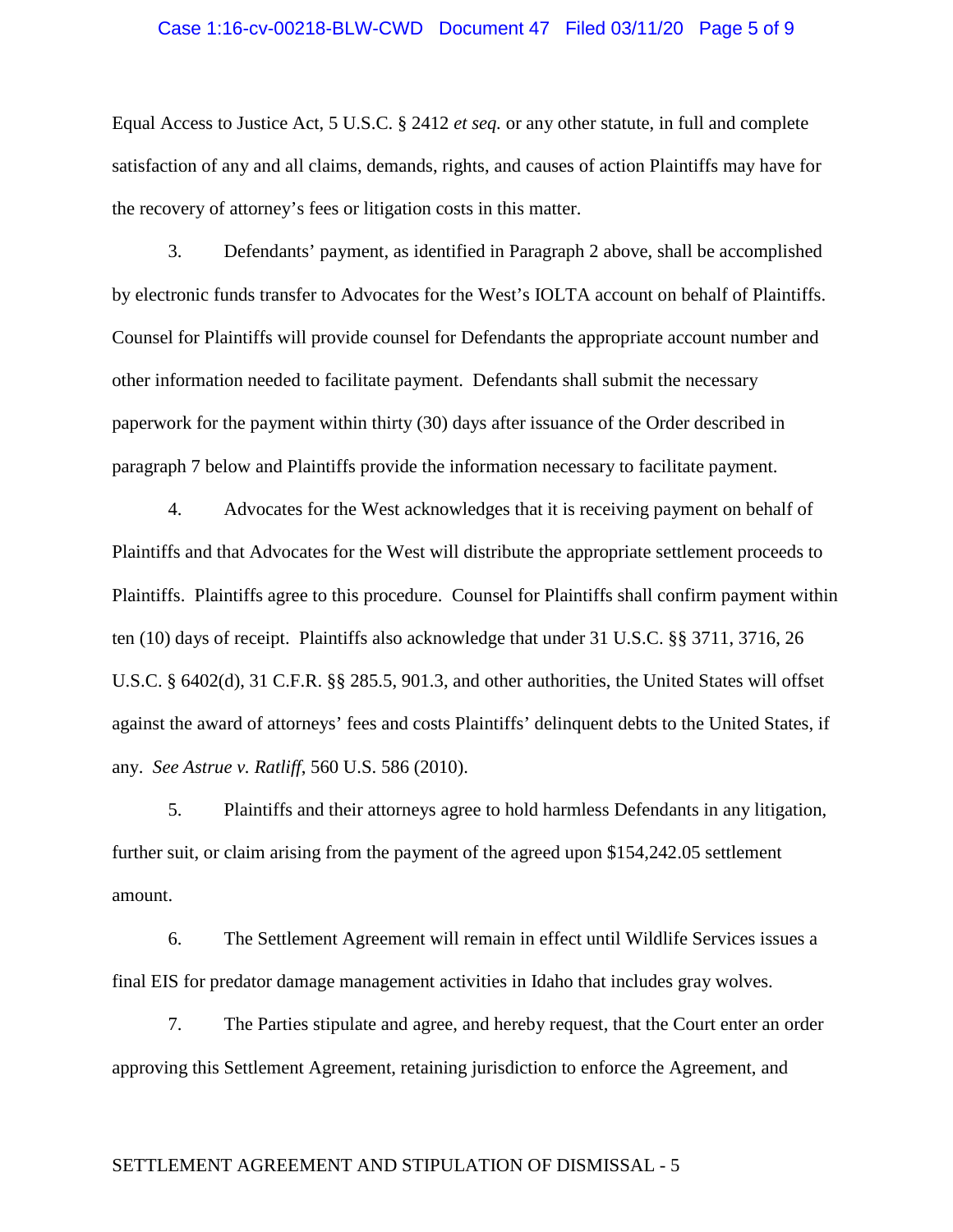### Case 1:16-cv-00218-BLW-CWD Document 47 Filed 03/11/20 Page 6 of 9

dismissing this action with prejudice pursuant to Federal Rule of Civil Procedure  $41(a)(2)$ .

8. The Court will retain jurisdiction over this matter solely to oversee compliance with the terms of this Settlement Agreement. *See Kokkonen v. Guardian Life Ins. Co.,* 511 U.S. 375 (1994). Any dispute over compliance with any provision of this Settlement Agreement shall proceed as set forth in Paragraph 9.

9. In the event that any Party believes another Party to be in breach of this agreement, such Party must give notice to the other Party at the earliest possible date. The other Party shall have 14 days to respond to the claim of breach. If such a response is provided, the Parties shall have 30 days to meet and confer regarding the alleged breach, and any potential remedy. Notice from Plaintiffs should be provided to Wildlife Services and to undersigned counsel for Defendants. The Parties agree that neither will seek contempt of court as a remedy for any violation of this Settlement Agreement, and the Parties therefore knowingly waive any right that they might have to seek an order for contempt for any such violation. No Party shall seek action by this Court or any other court regarding the alleged breach until either (a) the expiration of the meet and confer period, or (b) the Parties have reached an impasse during the meet and confer period.

10. This Agreement constitutes the complete and final resolution of all legal, equitable, and administrative claims arising out of or in any way associated with this action. In acknowledgement of and in exchange for the promises and other consideration contained in this Agreement and the payment by Defendants to Plaintiffs referenced in Paragraph 2 above, Plaintiffs and their respective affiliates, successors, and assigns hereby unconditionally and irrevocably release, waive, covenant not to sue, and forever discharge Defendants (including its past, present, and future officers, agents, and affiliates) from any and all claims, causes of action,

### SETTLEMENT AGREEMENT AND STIPULATION OF DISMISSAL - 6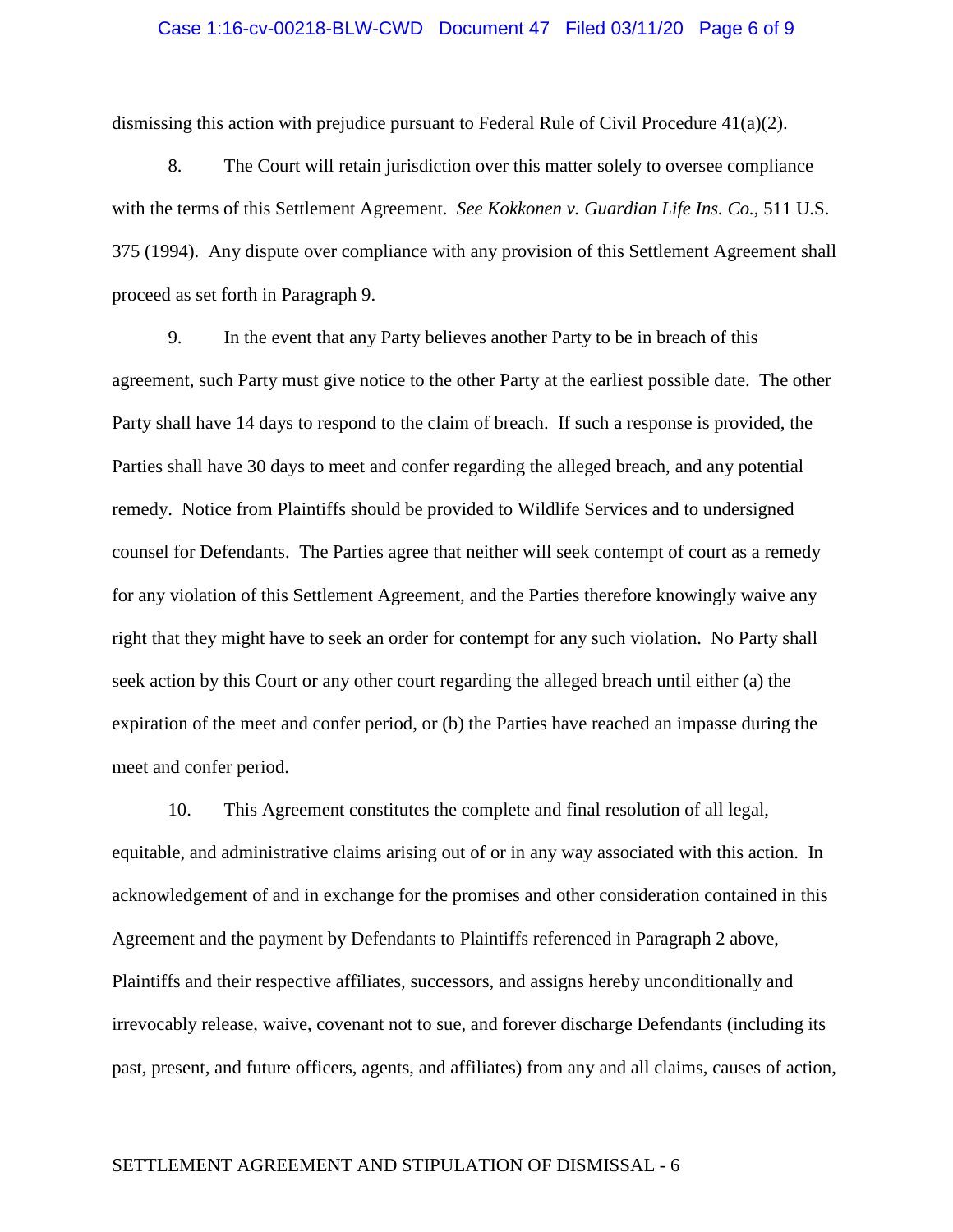### Case 1:16-cv-00218-BLW-CWD Document 47 Filed 03/11/20 Page 7 of 9

allegations, demands, suits, judgments, liabilities, fees, interests, or obligations, whether known or unknown, foreseen or unforeseen, disclosed or undisclosed, presently asserted or otherwise, regarding, arising out of, or in any way associated with this action.

11. Nothing in this Agreement prohibits Plaintiffs from filing future lawsuits against Defendants to challenge any future final agency action undertaken by Defendants, including any final agency action that relies on the final EIS contemplated by this settlement agreement.

12. This Agreement does not constitute, and shall not be construed as, an admission or concession on the part of any party with respect to any fact, claim, or defense in this action. This Agreement shall have no precedential value. Plaintiffs and Defendants agree that this Agreement will not be used as evidence or otherwise in any pending or future civil or administrative action against Defendants, or the United States, or any agency or instrumentality of the United States. Defendants do not waive any defenses they may have concerning the claims settled under this Agreement.

13. No provision of this Agreement shall be interpreted as, or constitute, a commitment or requirement that Defendants are obligated to spend funds in violation of the Anti-Deficiency Act, 31 U.S.C. § 1341, or any other law or regulation.

14. The Agreement contains all of the agreements between Plaintiffs and Defendants, and is intended to be the final and sole agreement between them. Plaintiffs and Defendants agree that any prior or contemporaneous representations or understanding not explicitly contained in this written Agreement, whether written or oral, are of no further legal or equitable force or effect.

15. The undersigned representatives of each Party certify that they are fully authorized by the Parties they represent to agree to the Court's entry of the terms and conditions

## SETTLEMENT AGREEMENT AND STIPULATION OF DISMISSAL - 7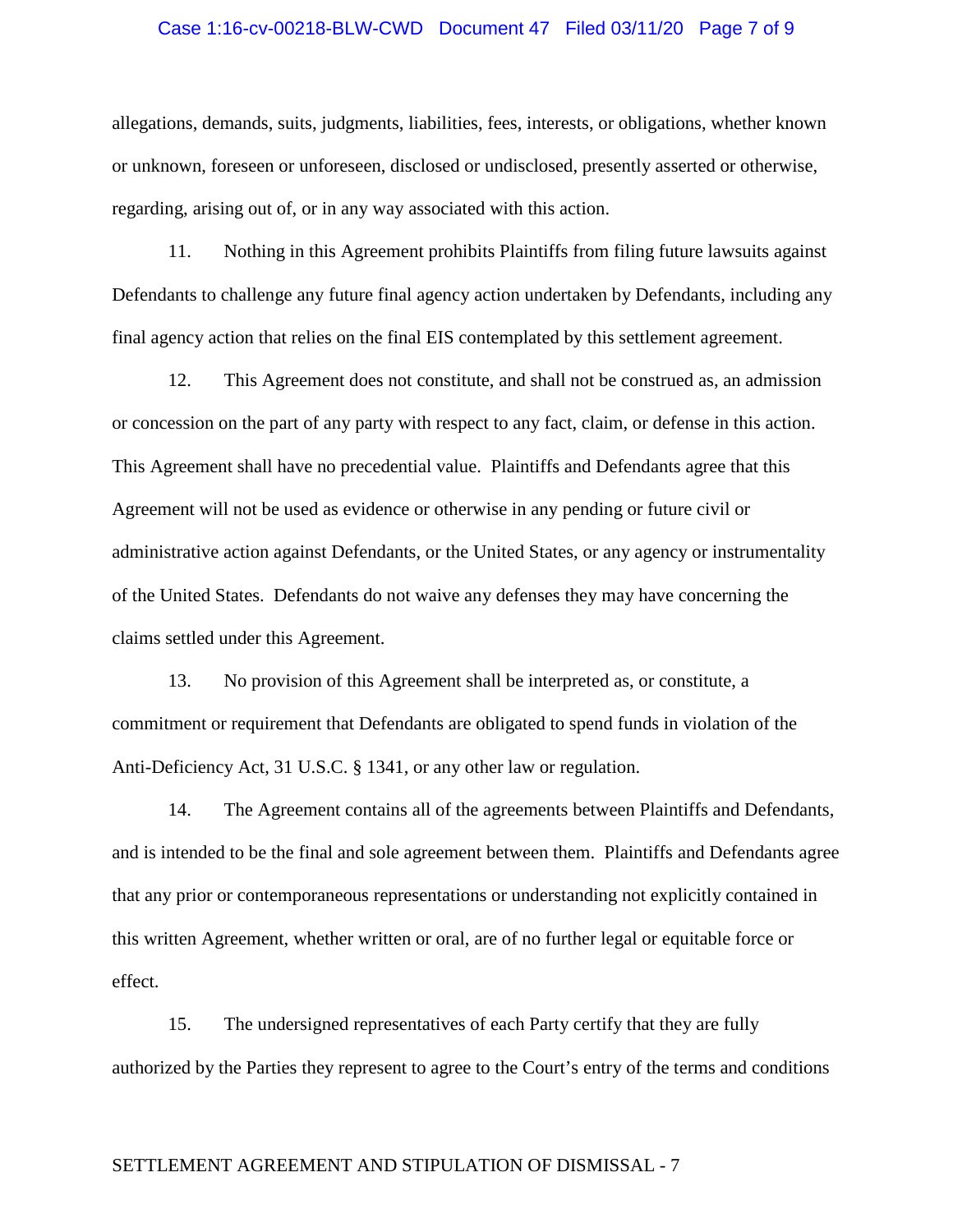of this Agreement and do hereby agree to the terms herein.

16. This Agreement becomes effective on the date the Court issues the Order

referenced in paragraph 7 above.

Respectfully submitted this 11th day of March, 2020,

*/s/ Lauren M. Rule (by permission)*

Lauren M. Rule (ISB  $# 6863$ ) ADVOCATES FOR THE WEST P.O. Box 1612 Boise, Idaho 83701 (208) 342-7024 (208) 342-8286 (fax) lrule@advocateswest.org

Talasi B. Brooks (ISB # 9712) WESTERN WATERSHEDS PROJECT P.O. Box 2863 Boise, ID 83701 (208) 336-9077 (phone) tbrooks@westernwatersheds.org

*Attorneys for Plaintiffs*

PRERAK SHAH Deputy Assistant Attorney General Environment & Natural Resources Division

*/s/ Shaun M. Pettigrew*

SHAUN M. PETTIGREW Trial Attorney Natural Resources Section c/o NOAA, Damage Assessment 7600 Sand Point Way, NE Seattle, WA 98155